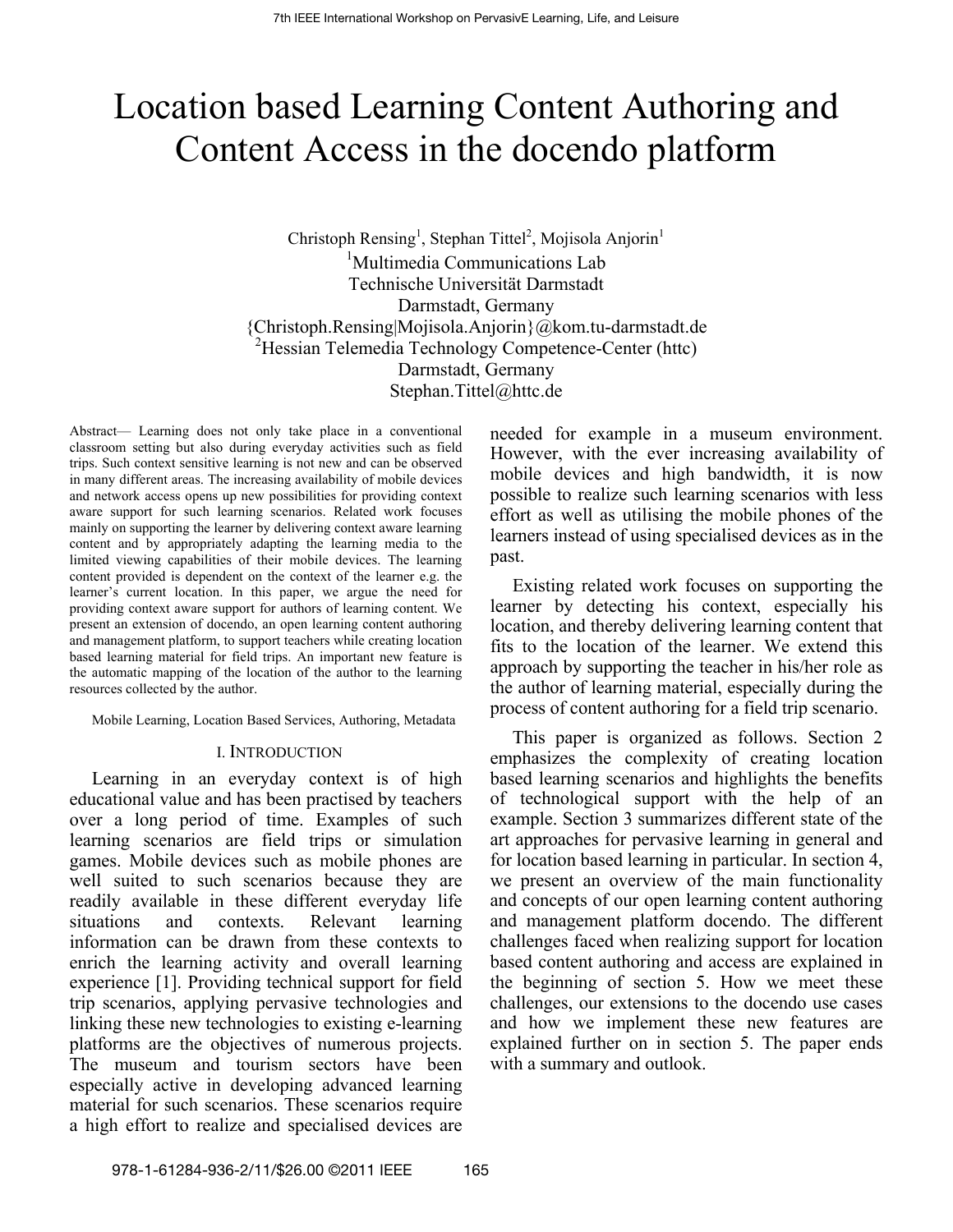#### II.LOCATION BASED CONTENT AUTHORING AND ACCESS IN A LEARNING SCENARIO

To illustrate the benefits and the need for location based learning, we first present a scenario from a biology class. The aim of the course is to teach learners about various species of trees and the different characteristics needed to identify them. The mediation shall be illustrative and will not be held in the classroom but rather outside the classroom, in order to increase the motivation of the learners. In addition, each learner shall make his or her own individual experiences and deepen his or her knowledge him- or herself by interacting with the learning material for example by answering and reflecting on test questions. Therefore, the learner has to determine in what order and at what pace he or she wishes to learn.

The first task for the teacher is to determine specific learning stations, in our example, trees of different species to be visited by the learners. These stations are then documented on paper. The teacher also has to collect relevant information about the stations which will be presented to the learners at the various stations. The teacher therefore walks through the park and searches for different trees. He or she documents the position of the trees, for example by highlighting them on a map. He or she takes photographs of the characteristic parts of the trees which are needed to identify that particular type of tree, e.g. the leaves, the bark or fruit of the tree. If necessary, he or she makes notes of additional information like the size of the leaves of the tree. The teacher also writes down instructions or questions for the learner, for example, what is the difference between a golden beech and a copper beech?

In the second step, back in the classroom, the teacher has to prepare the information collected so that he or she can provide the learning material to the learners. He or she has to retrieve the resources he or she collected, such as the pictures he or she took on his or her camera or instructions he or she wrote down and assign these to the respective stations. Figure 1 shows the information the teacher collects for authoring a course and the relations between the concepts in an informal structure. The various stations will also need to be recorded electronically on a map for the learners to access easily.



Figure 1: Informal structure of information collected by teacher

The learners use the map created by the teacher to visit the stations, in our example the trees. If the learner stands in front of a tree he or she selects the additional resources provided by the teacher by using an identifier like a number or title, which is associated to the tree.

As shown in this scenario, the preparation of the resources for each station in a course without technical support is very time-consuming and tedious. The teacher has to associate every resource to a station and has to document the location of the station manually. We therefore want to support this scenario in the following manner:

(1) The teacher creates resources using his mobile device by making photos and noting down questions using a mobile authoring application. He or she can do this initially in form of a draft, and reedit it at a later stage in the authoring system. When a resource is created, the location is automatically determined and assigned to the resource. The allocation of resources to a station is done by matching the location information of the resource to the location of the station. The resources collected are automatically transferred and stored in a repository. These resources can thus be easily retrieved later by the authoring system when the teacher does the final authoring of the course back in the classroom.

(2) The learners access the learning resources using their mobile devices. All existing situations are shown in a map on the mobile device in addition to the current position of the learner. In this way, the learners are guided to the different stations, trees in this example. By selecting the resources of a nearby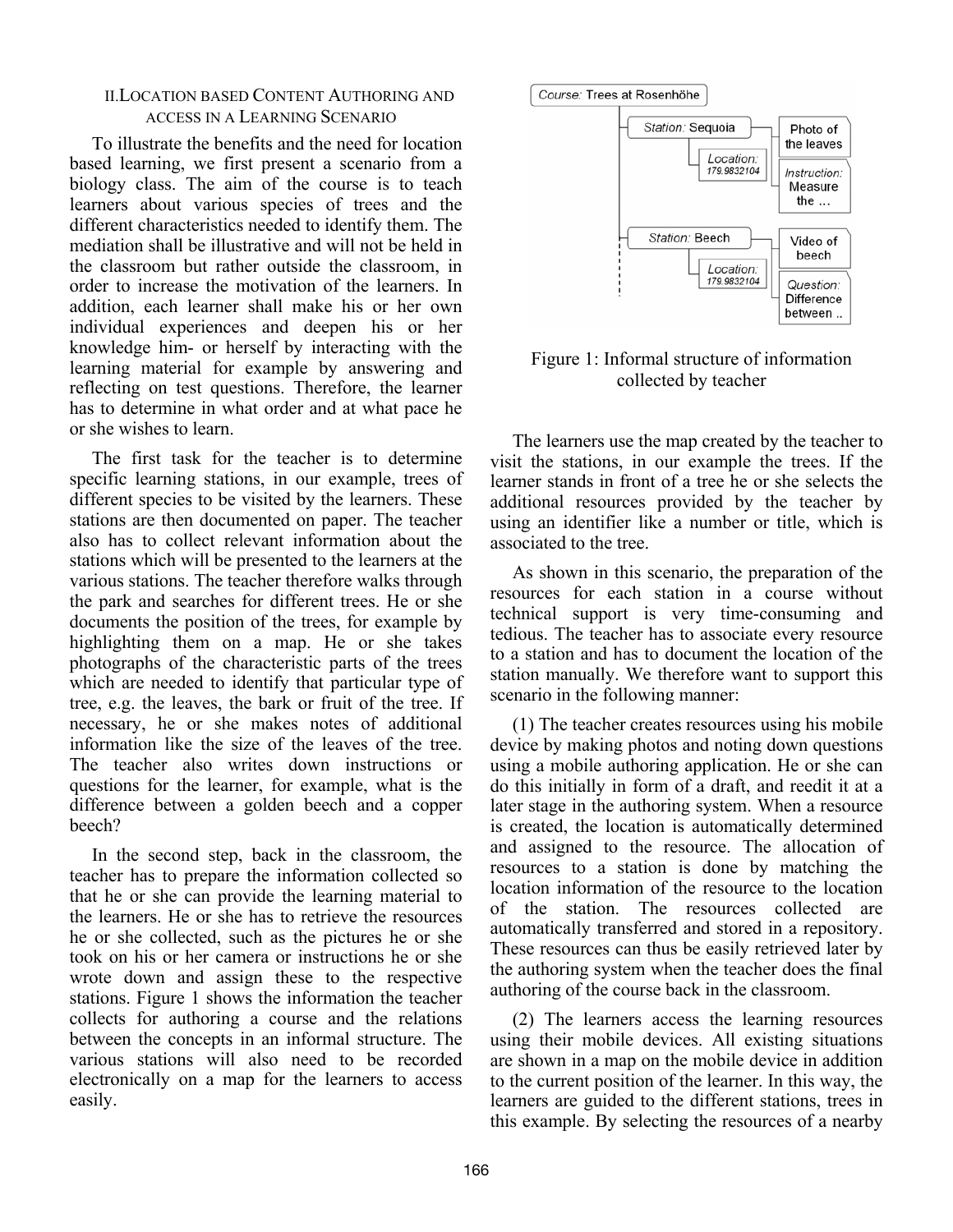station, the resources related to this station are presented to the learner. He or she gets more information about the station, or has to answer questions relating to the tree.

## III.RELATED WORK – MOBILE LEARNING

Related work on mobile learning and supporting field trips has to be differentiated between the support of the mobility of the learner, which is the case in most existing work, and the support of the mobility of the author or the teacher when preparing the learning material.

There are many examples of scenarios of museum visits and field trips which address the mobility of the learner. MyArtSpace [2] supports mobile learning during school trips to museums and art galleries. Students can collect information during these visits by taking pictures, making voice recordings and taking notes on a multimedia phone. The collected material is sent to a personal weblog via GPRS and can be worked on later in the classroom. The goal of this project is to provide a seamless learning experience between learning in and outside the classroom. Other examples are described in Ambient Wood [3] and MOBIlearn [4].

Math4Mobile [5] offers mobile applications to support learning mathematics. Real life scenarios, such as a person walking, are captured with the video camera and sent to other students via MMS. The mobile applications Sketch2Go and Graph2Go help students create sketches and graphs representing the observed phenomena, which can then be exchanged between students via SMS. The project intends to examine how socio-cultural and situated learning aspects are reflected in learning experiences.

Mugwanya and Marsden give an overview of mobile learning content authoring tools in [6]. These tools are used to generate learning content that can be consumed on mobile devices which enables anywhere, anytime learning. These tools support amongst other goals, content re-use, authoring of tests as well as content authoring and integration in Learning Management Systems.

EDUCA [7] is an example of an authoring tool which enables a community of authors and learners to create, share and access adaptive learning content in a Web 2.0 collaborative and mobile learning environment. A recommender system is used for

filtering related material and a web mining system for searching for learning resources.

However, to the best of our knowledge, none of these tools actually support the mobility of the author during the creation of learning material for situated learning. Preparing and authoring learning content for situated learning scenarios requires a location based authoring environment, where the author can plan and physically pre-create the learning context whilst authoring the mobile learning content. In order to meet these needs of the author, we extended our existing learning content authoring and management platform docendo, which will be presented in the next section.

#### IV.THE OPEN LEARNING CONTENT AUTHORING AND MANAGEMENT PLATFORM DOCENDO

docendo<sup>1</sup> is a web-based platform for the authoring, management and exchange of content respective resources for web-based trainings (WBT). It is composed of different editors (the Course Structure Editor, the Section Editor, the Testitem Editor, and the Metadata Editor). The main characteristics of docendo, which are described in [8], are:

- The provision of resources in a repository. Resources can have different aggregate levels, from assets to entire courses.
- The support of modular reuse and authoring by aggregation [8], which means that all existing resources from assets to sections can be modified by any author and can be integrated in a new training course.
- The integration of metadata editing in the authoring process in a transparent fashion and thus providing a high level of user friendliness.
- The support of collaborative authoring in groups.
- The strict separation of content from layout, thereby enabling instructors without specialized knowledge of HTML editors and multimedia tools to create self-study material by themselves.
- The adoption of data format standards such as Sharable Content Object Reference Model (SCORM) and Leaning Object Metadata (LOM) for content and metadata respectively to support

 <sup>1</sup> docendo is available as open source software at http://www.docendo.org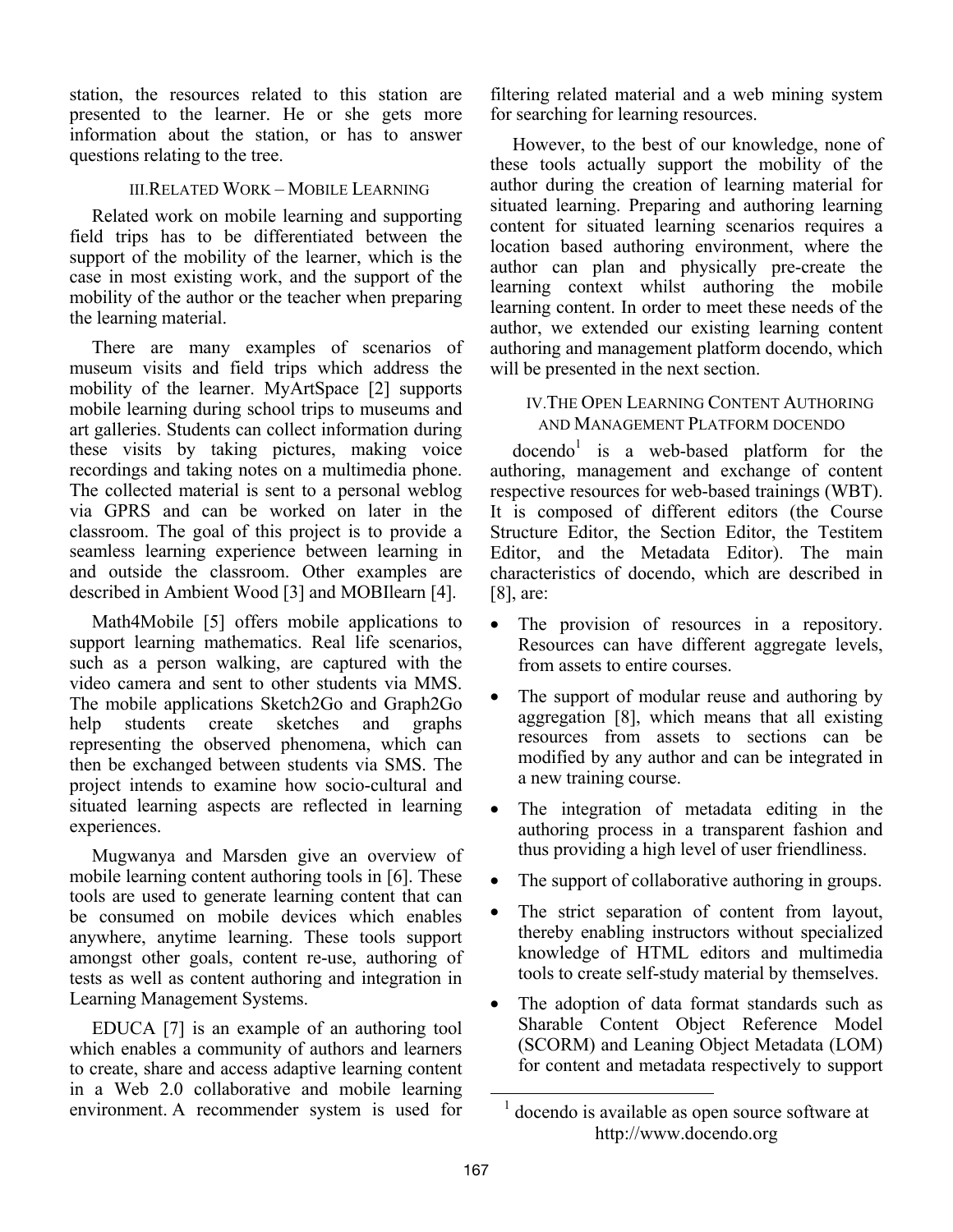

Figure 2: docendo Use Cases

the exchange of learning content across different platforms.

A. docendo Use Cases

The individual functions of docendo are shown in Figure 2. Only the creation of assets, like images, videos or animations, takes place outside the docendo platform using external tools. The resource repository offers search, upload and download functionalities. Complete courses are offered to the learner generally by using a separate learning management system.

B. Authoring and description of learning resources using docendo

The authoring of courses is done using various web-based editors, including the Course Structure Editor and the Section Editor. If an asset gets integrated in a section, it is stored in the repository and described with metadata. Here, the description is made using the LOM metadata set [9]. Specialized editors are provided in docendo for the authoring of specialized content such as test items, glossary terms or references.

C. Access to Learning Resources via a Learning Management System

Usually, a complete course is exported using an XSL-transformation to generate a SCORMcompliant content package [10] or an HTML-course. The author can save the course and import it to any SCORM-compliant Learning Management System (LMS). In an LMS, learners can subscribe for courses or a course is assigned to learners by a teacher. Access to the different sections of a course takes place according to the navigation in the course, sequentially in many cases.

V.REALIZATION OF LOCATION BASED LEARNING CONTENT AUTHORING AND ACCESS IN DOCENDO

# A. Challenges

Different challenges have to be solved in order to realize the scenario of location based learning presented in section 2. First, there are the challenges associated with the authoring process:

- The author should be able to create resources such as assets, including images or videos, and descriptive texts, work orders or questions for test-items using his mobile device.
- To describe the created resources with information about the location, the current location should be determined during resource acquisition. Location detection should be supported indoors as well as outdoors.
- The repository needs to be extended to support uploading resources and the metadata describing them, especially the location information, from mobile devices.

Furthermore, there are the challenges associated with accessing the learning resources by the learner:

- The learner should be able to search for courses which are related to his current location.
- If the learner processes a course with sections assigned to different locations, he or she should be routed to the appropriate places.
- B. Extended docendo Use Cases

In order to solve the challenges we have shown, we implemented an application for a mobile device for the creation of resources and location detection. We also extended the functionality of a learning management system to deliver courses and sections based on the current location of the learner.

For learning we do not need a new mobile application. The existing browser on the mobile device is used to access courses and sections. Figure 3 shows the extended use cases. In addition we implemented a new XSL-transformation to better adapt the learning content to the constraints of mobile devices.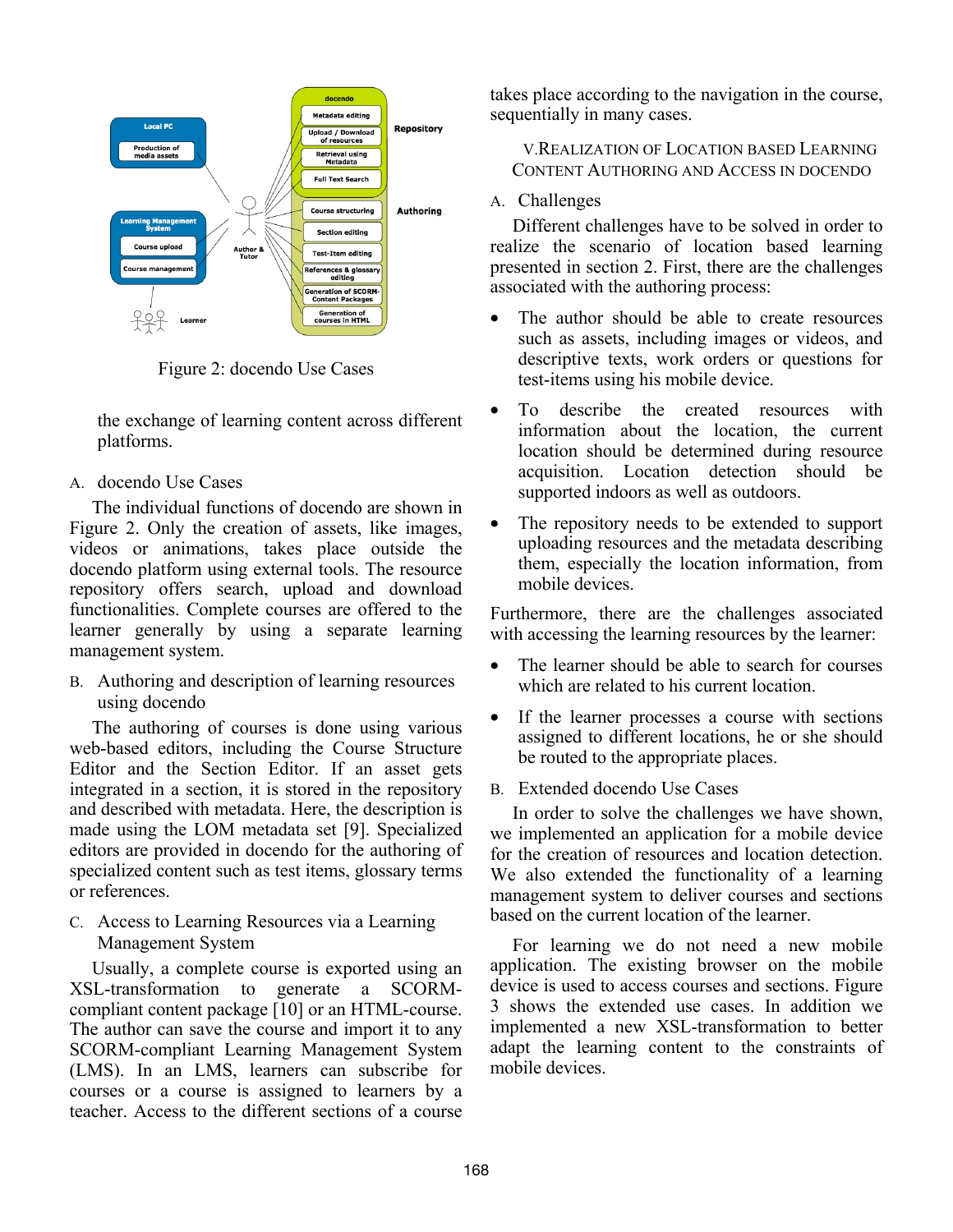

Figure 3: Extended docendo Use Cases

# C. Application for mobile Authoring and Location Detection

We developed our mobile application for authoring on the Android operating system, serving as an editor for docendo. Therefore we have to map what we call stations in our scenario described in section 2 to sections in the docendo data model, as shown in Figure 4. Our mobile application consists of a simplified Section Editor, which allows the author to capture drafts of the learning units primarily in the form of text, see Figure 5. The teacher can assign one or more resources, which he or she created with his mobile device, particular photos or videos, to the section. All sections and the resources also are described by the location.

To detect the location we usually use the GPS coordinates. If these are not available, we use the coordinates of a query with HTML 5.0. Since this can be inaccurate, it is possible to adjust the position in docendo later. The location information is stored in the LOM metadata set using the field General/Coverage. All the resources together with the metadata are uploaded from the mobile device into the repository of docendo automatically. Using the docendo editors, the author can revise it at a later date. For this we have implemented a location based search filter in docendo. When searching for relevant resources, the author can specify a location and radius to find all resources whose location information meets these criteria i.e. all resources that fall in the specified region. This location based search filter is depicted in the highlighted circle in Figure 6.

## D. Location based Learning Content Access

To provide a new course to the learners, it is first exported from docendo. For access via mobile devices, a special content transformation is used that







Figure 5: Section Editor on the Android Phone

reduces the padding and margin of content elements. That mobile version of the course is then uploaded to the learning platform. We have added two new interfaces for location based access to the learning platform, Moodle in our prototype. The first is a list view, in which the courses and sections are sorted by the distance from the current location of the user. The second view presents the sections in a map, based on Google maps. The current position of the user and all sections are displayed, as shown in Figure 7 (where the current position of the user is panned out of view and the shortest route to the selected learning object is highlighted in blue). The sections in either view can directly be opened by the learner with a single click.